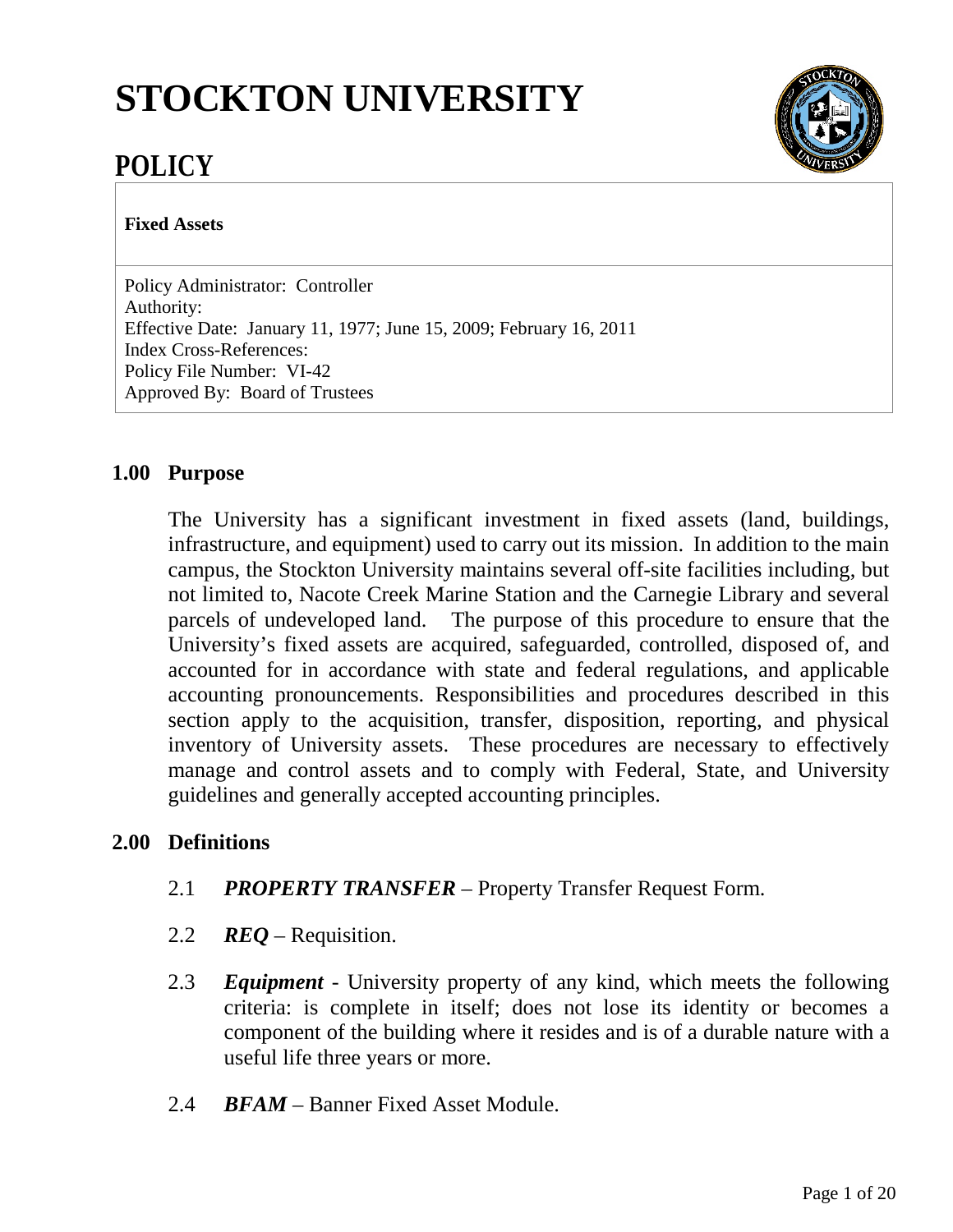- 2.5 *Fixed Assets* A general term which includes all types of fixed assets: land, buildings, improvements, infrastructure, construction in progress, equipment, and certain internal-use software.
- 2.6 **Controller's Office** Individuals within the area of the Fiscal Affairs Department are responsible for accounting and financial reporting of fixed assets, including related debt and management of surplus property.
- 2.7 *PO* Purchase Order.
- 2.8 *Surplus property* In accordance with N.J.S.A. 18A:64-78, means the manner of sale of personal property not needed for University purposes. Any University may, by resolution of its board of trustees, authorize the sale if the estimated fair value of the property to be sold exceeds the current bid limit threshold and shall be sold at public sale to the highest bidder. Certain items may be donated to federal or state agencies and to not for profit organizations.
- 2.9 **Organization** (**Org**) Identifies the departmental budget number

# **3.00 Responsibilities**

# 3.1 **Controller's Office**

- To maintain the official fixed asset master file records for University assets.
- To summarize financial activity for inclusion in the plant fund portion of the University's financial statements.
- To interpret and comply with University, federal and state policies and procedures regarding fixed assets and surplus property.
- To perform accounting and reporting for capital projects.
- To perform accounting and reporting for debt (used to fund capital projects, capital leases, and installment purchases).
- To manage the surplus property operations in accordance with N.J.S.A. 18A:64-78.
- To provide customer service to University departments.
- To coordinate the physical inventory process for the University annually.

# 3.2 **Department Heads**

- To ensure that equipment belonging to their department is adequately controlled and safeguarded.
- To designate an individual as the departmental Fixed Asset Coordinator for maintaining equipment records, conducting an annual physical inventory, scheduling appointments for tagging equipment, and communicating with The Controller's Office to ensure accurate equipment data.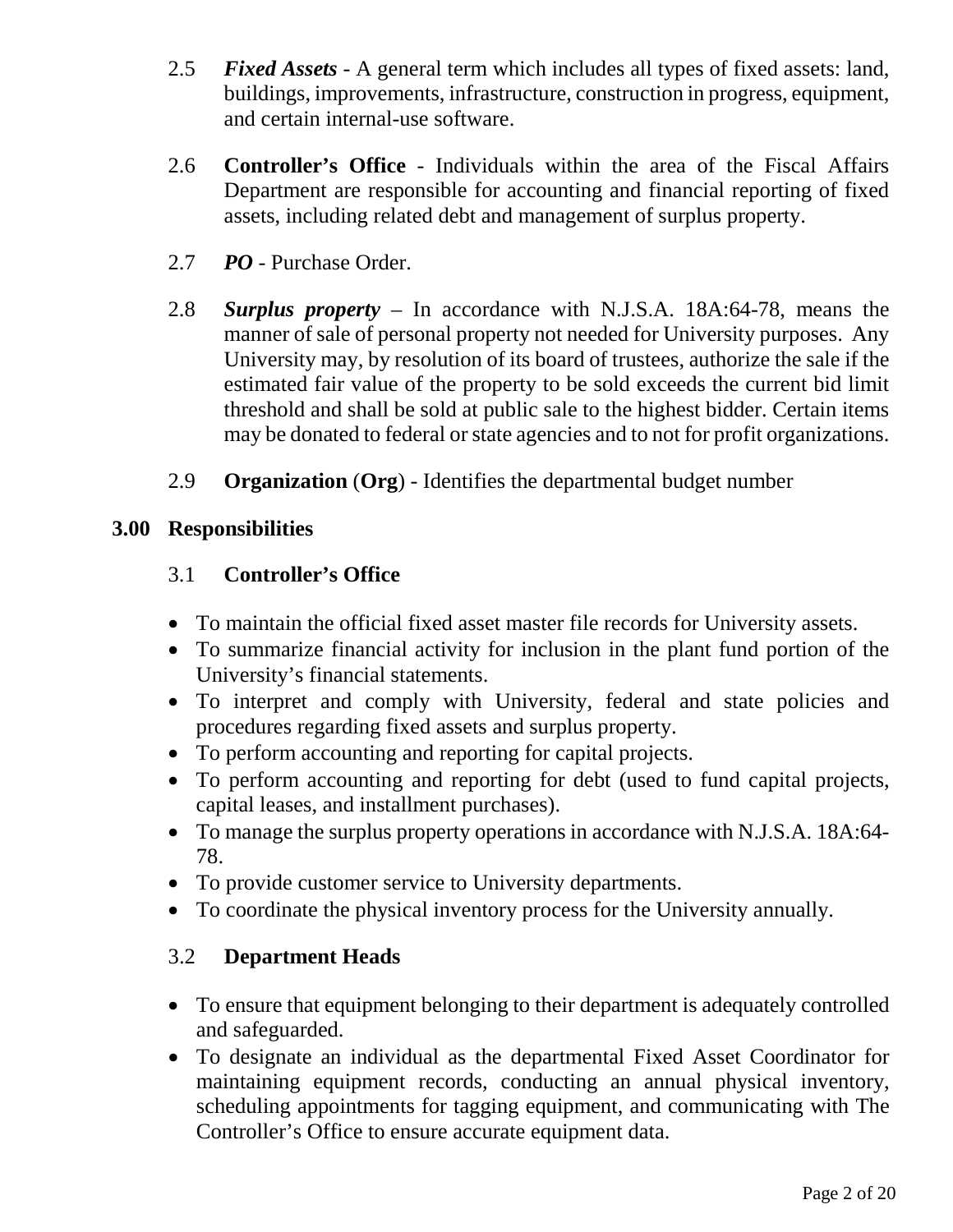• Track computer equipment and report the status to The Controller's Office during the annual physical inventory.

# 3.3 **Departments**

- To conduct an annual physical inventory and provide results for updating the official fixed asset records.
- To report regularly to The Controller's Office (Using the Property Transfer Request form) equipment transfers from one department to another department, equipment relocation to a different building, or property disposals as a result of trade-in, cannibalization for parts, theft, or other insurable loss.

# **4.00 Capitalization Policy**

With the exception of donated assets, fixed assets are accounted for at the original acquisition cost, which includes the purchase price or constructed cost, plus any cost incurred to place an asset into service. Interest is capitalized on assets that are constructed or otherwise produced for an institution's own use, including assets constructed or produced for the institution by others for which deposits or progress payments have been made. Donated assets are recorded at fair market value at the date of donation.

#### 4.1 **Depreciation**

The University uses the straight-line method of depreciation (historic cost less residual value divided by useful life) for all depreciable fixed assets with the exception of land and construction in process. Depreciation is taken in the month that the asset is put into service.Facilities Planning and Construction and Plant Management and Housing Maintenance departments will provide reports monthly to the Controllers' Office detailing all construction in progress which identifies when assets are completed and put into service.

#### 4.2 **Residual Value**

In order to calculate depreciation for an asset, the estimated residual value must be declared and deducted before depreciation can be calculated. The use of historical sales information becomes invaluable for determining the estimated residual value. Since the residual value of machinery and equipment is normally nominal for Stockton University, there will be no residual value considerations.

There will be no residual value for buildings, building improvements, other structures, and infrastructure based on historical data.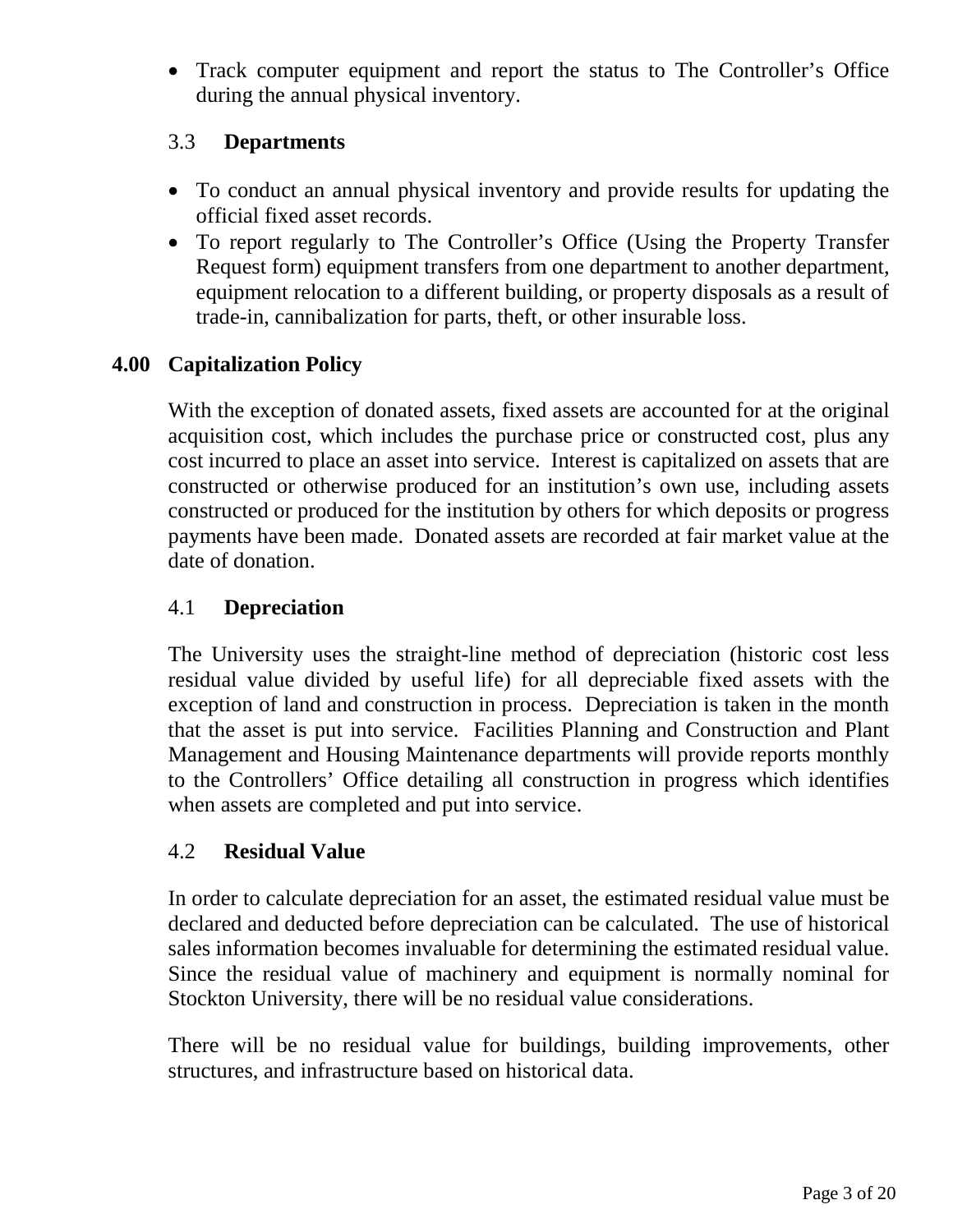#### 4.3 **Sale of Capital Assets**

When an asset is sold, a gain or loss must be recognized in the accounting records when:

- Cash is exchanged and the amount paid does not equal the net book value of the asset.
- Cash is not exchanged and the asset is not fully depreciated or has a residual value.

### **Example:**

| <b>Asset's Historical Cost:</b>     | \$10,000 |
|-------------------------------------|----------|
| Less Accumulated Depreciation 7,000 |          |
| Net Book Value                      | \$3,000  |
| Proceeds Received                   | 2,000    |
| Loss from Sale of Asset             | \$1,000  |

#### 4.4 **Assets Acquired by the Exchange of Other Assets**

Similar Assets: When recording an exchange of similar assets, the University must use a book value basis for the asset surrendered or acquired.

- When assets are exchanged and no monetary consideration is paid or received, the cost of the asset acquired is recorded at the book value of the asset surrendered.
- Where monetary consideration is given, the new asset must be recorded at the sum of the cash paid plus the book value of the asset surrendered.

Dissimilar Assets: When recording an exchange of dissimilar assets, the University must:

- Record the value of the asset being traded and the resulting transaction for acquiring the new asset, using the fair value of the asset being traded.
- If cash is used to purchase the asset, the University must record the transaction for the new asset as cash paid plus the fair value of the asset surrendered.

| <b>Buildings</b>         | 40 to 60 years         |
|--------------------------|------------------------|
| <b>Infrastructure</b>    | 20 to 40 years- review |
| <b>Land Improvements</b> | 10 to 25 years         |
| Equipment                | 3 to 15 years          |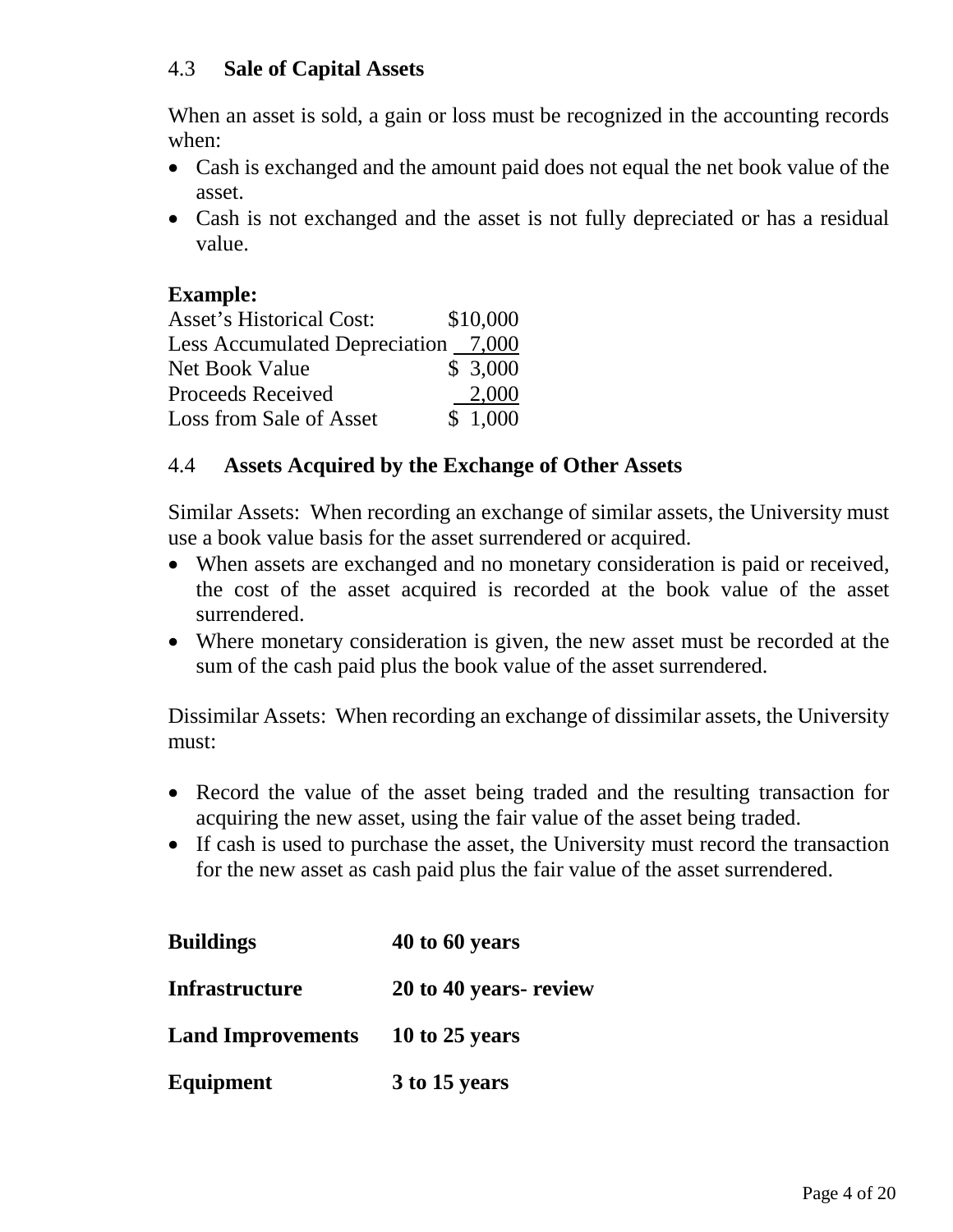# 4.5 **Land**

Land is the surface of crust of the earth, which can be used to support structures, and may be used to grow crops, grass, shrubs, and trees. Land is characterized as having unlimited life (indefinite), therefore it is not depreciated. All land is capitalized at historic cost.

- Original purchase price or fair market value at time of gift
- Commissions
- Professional fees, such as title searches, architectural, legal, engineering, appraisal, surveying, environmental assessment, etc.
- Land excavation, filling, grading, drainage, etc.
- Removal, relocation, or reconstruction of property of others, such as railroad tracks, telephone lines, power lines, etc.
- Interest on mortgages accrued at date of purchase
- Other costs incurred in acquiring the land
- Water wells, including the initial cost for drilling, the pump and its casing, etc.
- Rights-of-way

# 4.6 **Buildings**

A building is a structure that is permanently attached to the land, has a roof, is partially or completely enclosed by walls, and is not intended to be transportable or moveable. With the exception of structures that are temporary in nature capitalized at \$5,000, the capitalization threshold for buildings and building improvements is \$100,000:

- Original purchase price including remodeling, reconditioning, or altering the purchased building to make it ready for use.
- Furniture purchased for newly constructed assets will be capitalized using the "group method" and depreciated over 7 years; these assets individually will fall below the capitalization threshold of \$5,000 and will not be tracked individually; once fully depreciated the "group" will be disposed of in the BFAM.
- Environmental compliance including abatements.
- Professional fees: legal, architectural, inspection, title search, permits, etc.
- Payment of unpaid or accrued taxes on the building to date of purchase.
- Cancellation or buyout of existing lease.
- Other costs incurred to place the building into service.

# 4.7 **Constructed Buildings:**

- Completed project costs.
- Interest accrued during construction.
- Costs of excavating, grading or filling land for a specific building.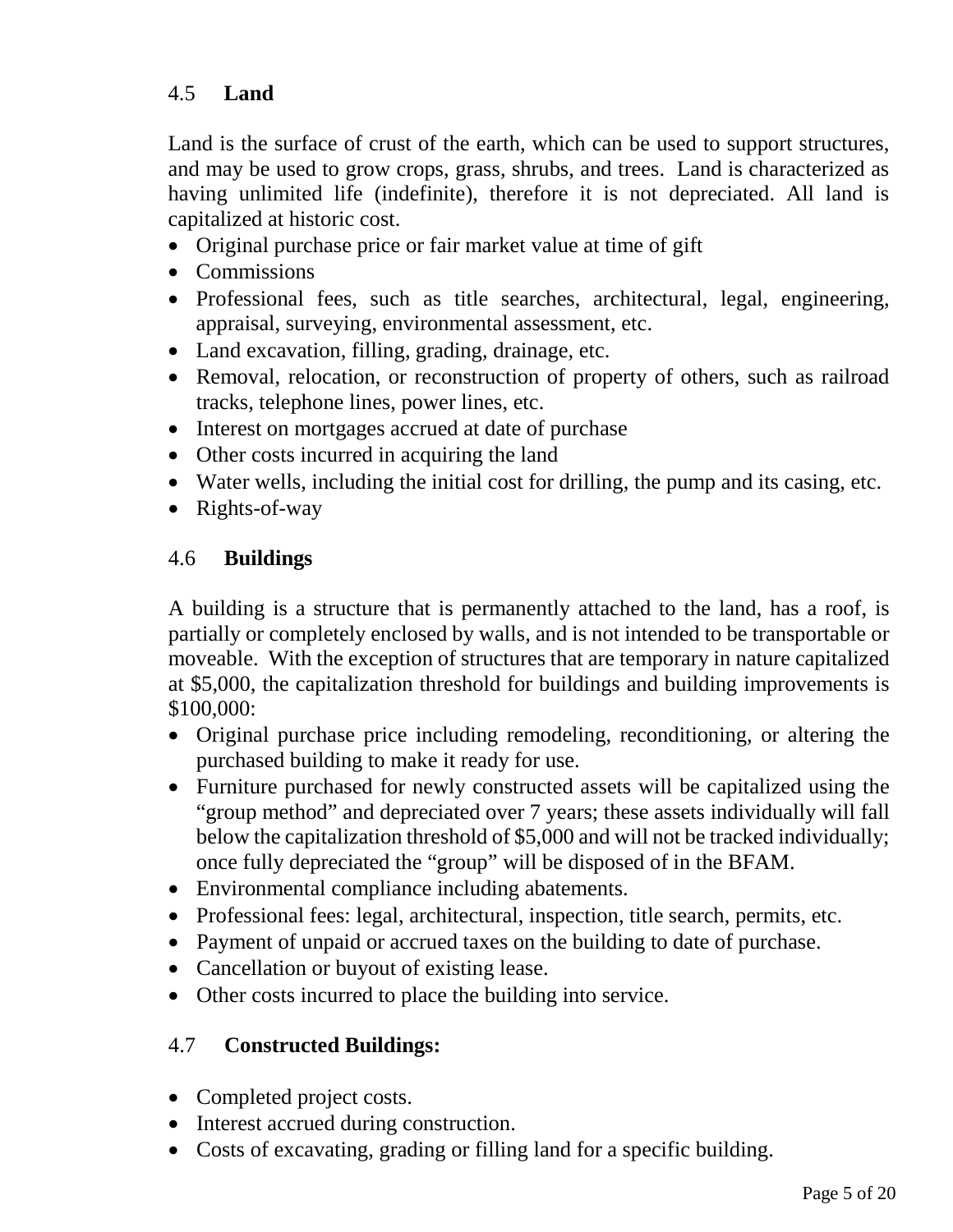- Expenses incurred for the preparation of plans, specification, blueprints, bid documents, etc.
- Professional fees, such as legal, architectural, engineering, management fees for design and supervision (construction management), etc.
- Cost of temporary building used during construction (trailers).
- Unexpected costs such as rock blasting, pilling, relocation of the channel of an underground stream, etc.
- Permanently attached machinery or fixtures that cannot be removed without impairing the use of the building.
- Additions to building such as expansions, extensions, overbuilds, enlargements, etc.

# 4.8 **Improvement to Buildings:**

For improvements to be capitalized, it must be part of a major repair or rehabilitation project, which meets or exceeds the capitalization threshold of \$100,000, or the expenditures increase the value or useful life of the building by 25%, or both. The useful life of the improvement should generally not exceed that of the original asset. However, if the improvement is not an integral part of the original asset, it may possess a different useful life than the parent asset. For example, the useful life of a floor renovation project should not exceed the useful life of the building asset to which it relates because it is an integral part of the building that cannot exist on its own. Alternately, a wing addition to a building could have a useful life that exceeds the life of the building to which it is attached.

Building improvements increasing the building's useful life by at least 25% of the original life period should be capitalized in one of two ways:

- 1. Capitalize as betterment and record as an addition of value to the existing building using a parent/child asset (component unit) management relationship. The parent's useful life should be modified for the increase in useful life.
- 2. Recapitalizing the unamortized portion of the original building along with the eligible improvements as a new building asset and retire the original building asset. This procedure would be used in cases where major renovations are completed.
- Conversions of attics, basements or etc. to usable office space, classrooms, etc.
- Structures attached to the building such as enclosed stairwells, garages, covered patios etc.
- Installation or upgrade of heating and cooling systems, including ceiling fans and attic vents.
- Original installation or upgrade of wall or ceiling covering, carpeting, tile, paneling, parquet, etc.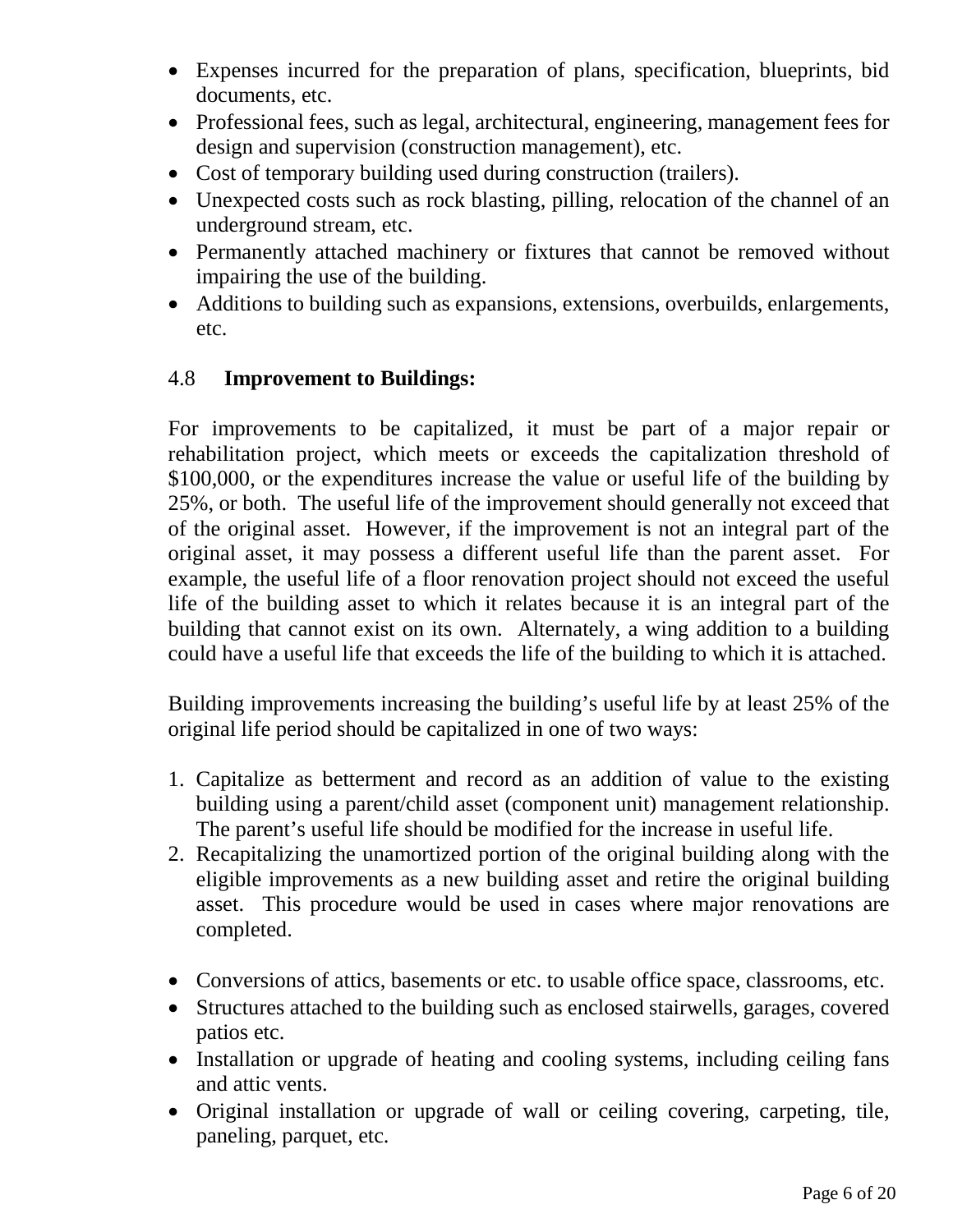- Structural changes such as reinforcement of walls, installation or replacement of beams, rafters, joints, steel grids, or other interior framing.
- Installation or upgrade of window or door frames, windows or doors, built-in closets or cabinets, etc.
- Interior renovations associated with casings, baseboards, light fixtures, ceilings and trim, etc.
- Exterior renovations such as installation or replacement of siding, roofing, masonry, etc.
- Installation or upgrade of plumbing and electrical wiring.
- Installation or upgrade of phone or closed circuit television systems, networks, fiber optic cables, wiring required that will remain in the building, etc.
- Other costs associated with the above improvements.

# 4.9 **Building Maintenance Expense**

Items not to be capitalized as building improvements instead should be recorded as maintenance expense:

- Adding, removing or moving walls relating to renovation projects that are not considered major rehabilitation projects and do not increase the value of the building.
- Improvement projects of minimal or no added life expectancy and/or value to the building.
- Plumbing or electrical repairs.
- Cleaning, pest examination or other periodic maintenance.
- Interior decorations such as draperies, blinds, curtain rods, wallpaper etc.
- Exterior decoration such as removable awnings, uncovered porches, decorative fencing, etc.
- Interior maintenance type renovations, such as painting, plaster repair, replacement of carpet, tiles, or panel sections, sink and fixture refinishing, etc.
- Exterior maintenance type repairs or maintenance such as painting, replacement of deteriorating siding, roof or masonry sections, etc.
- Replacement of a part or component of a building with a new part of the same type and performance capabilities, such as replacement of an old boiler with a new one of the same type and performance capabilities, replacement of a roof, etc.
- Any other maintenance-related expenditure that does not increase the value or useful life of the building.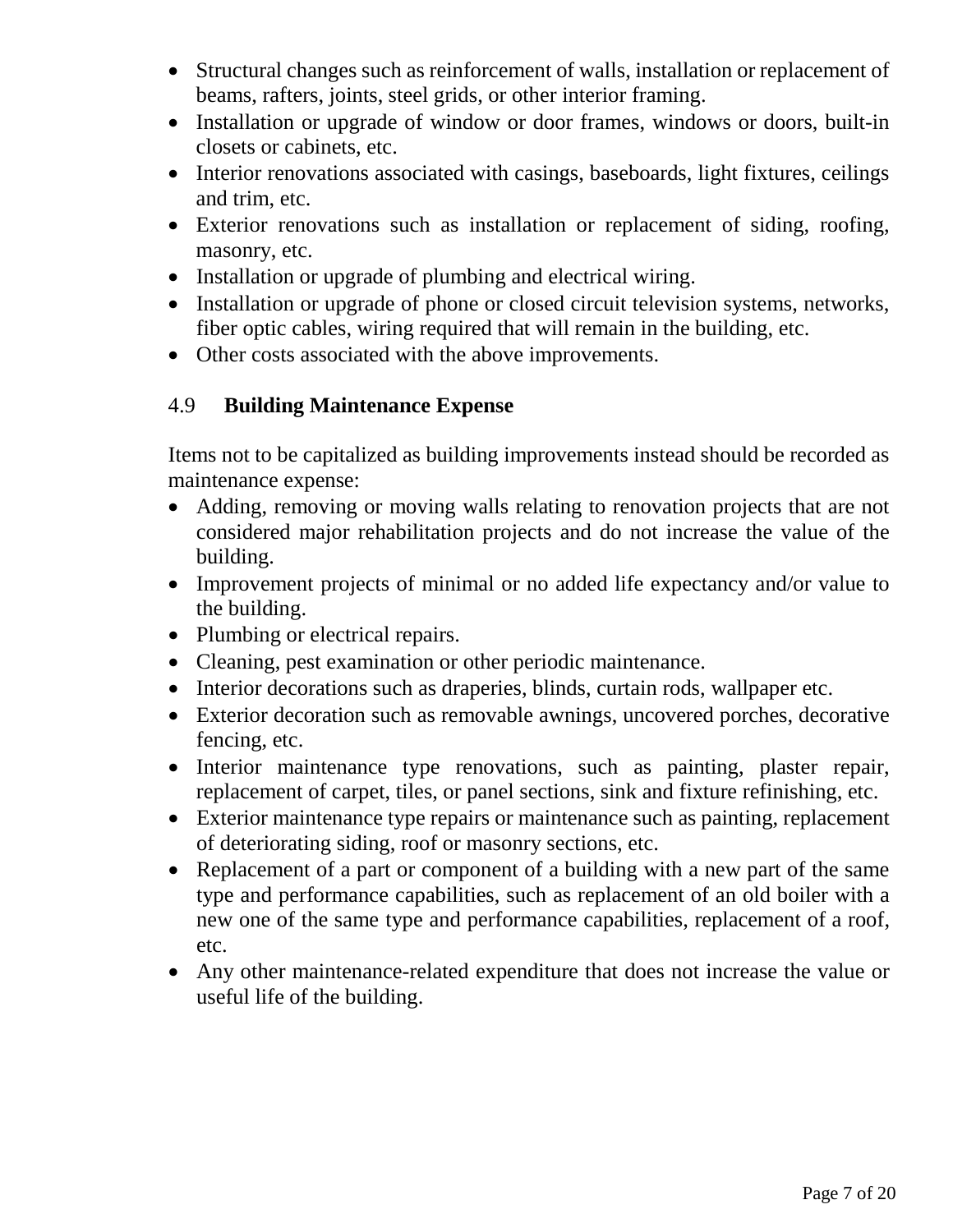#### 4.10 **Infrastructure**

The capitalization threshold for infrastructure is \$10,000 for major systems.

- Road systems
	- o Pavements
	- o Traffic control devices
	- o Signage
	- o Curbs
	- o Sidewalks
- Water Systems
	- o Main lines
	- o Distribution lines
	- o Fire hydrants
	- o Water meters
	- o Valves, joints, bends
- Drainage Systems
	- o Catch basins
	- o Storm drains
	- o Inlets
	- o Pipes
	- o Detention/retention facilities
	- o Junction boxes
- Sewer Systems
	- o PVC pipe
	- o Manholes
	- o Laterals
	- o Lift stations
- Fiber Optic and Telephone Distribution Systems Between Buildings
	- o Fiber optic cables
- Waterway Systems
	- o Canals
	- o Wharves
	- o Docks
	- o Sea walls
	- o Bulkheads
	- o Boardwalks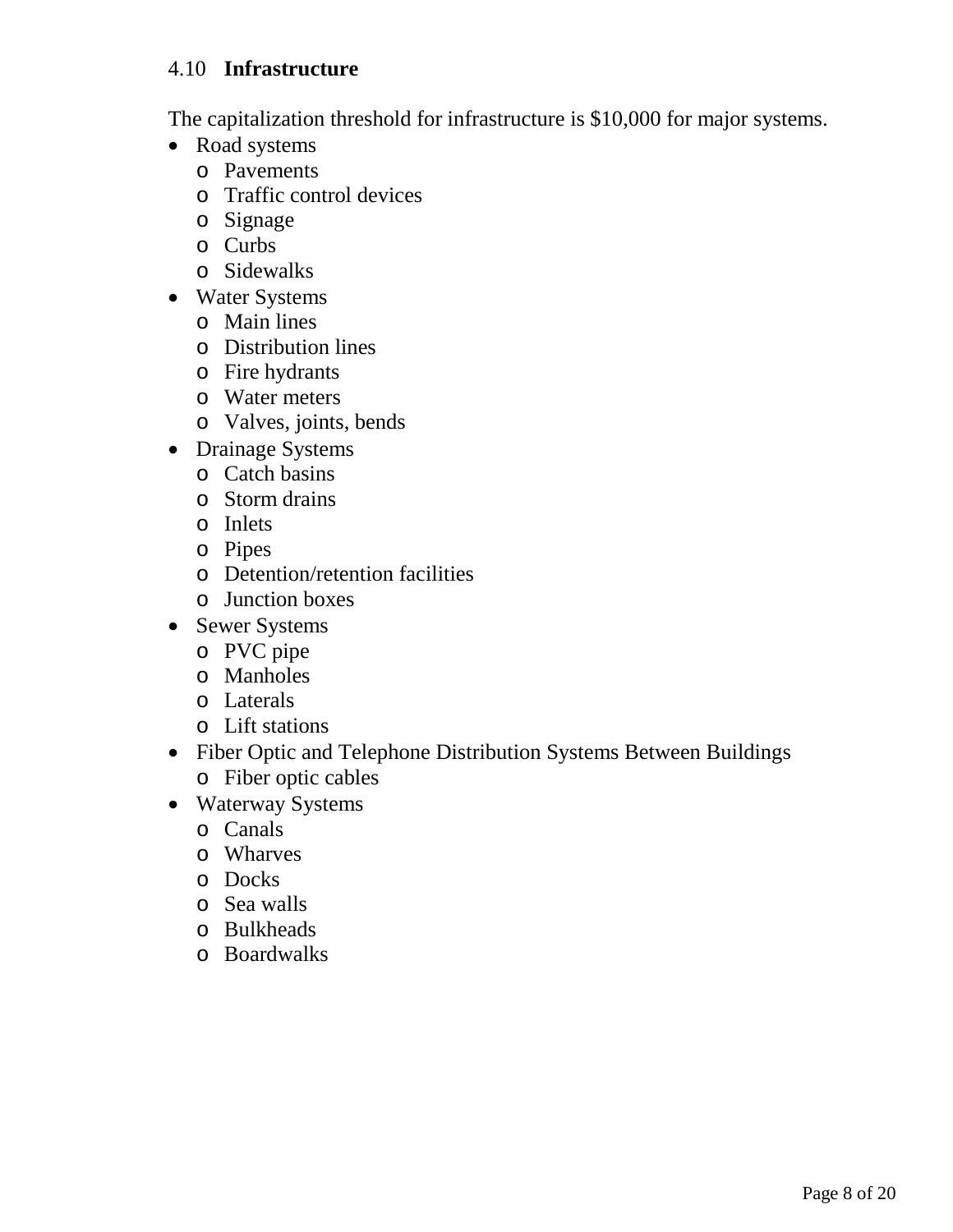Improvements such as pavements, streets, sidewalks and storm drainage systems, are charged to Infrastructure because they are relatively permanent in nature, normally can be preserved for a longer life than most other capital assets and are maintained and replace by the University. Infrastructure improvements are capital events that materially extend the useful life or increase the value of the infrastructure, or both. Infrastructure improvements should be capitalized and recorded as an addition of value to the infrastructure if improvement or addition of value is \$10,000 or more. Depreciate the amount of improvement over the remaining life of the asset using the component unit relationship. If the improvement increases the life of the asset, the asset takes on a new useful life. If the \$10,000 was expended intermittently throughout the year, it should probably be considered an expense rather than a capital improvement; intent being the determining factor.

Infrastructure funded through a joint venture between the University and other governmental entities should be capitalized by the entity responsible for future maintenance (to bear the benefit and burden of ownership).

Additions and improvements are those capital outlays that increase the capacity or efficiency of the asset. A change in capacity increases the level of service provided by an asset. For example, additional lanes can be added to a highway or the weight capacity of a bridge could be increased. A change in efficiency maintains the same service level, but at a reduced cost. For example, a heating and cooling plant could be reengineered so that it produces the same temperature changes at reduced cost. The cost of additions and improvements should be capitalized if \$10,000 or more.

Maintenance costs are expensed in the period incurred.

#### 4.11 **Land Improvements**

The capitalization threshold for land improvements is \$10,000. Improvements with limited lives, such as private driveways, walks, fences, and parking lots, certain signs, landscaping, outside sprinkler systems, athletic fields, paths and trails, tennis courts, basketball courts, fountains, plazas, pavilions and retaining walls, are also recorded as Land Improvements and depreciated over their estimated lives. Improvements made to land should be capitalized if the improvement is at the capitalization threshold, or the expenditure increases the life or value of the asset by 25% of the original life period or cost. The useful life of the original asset may be modified to reflect an increase in useful life. The useful life of the addition or improvement should generally not exceed that of the original asset. However, if the improvement is not an integral part of the original asset, it may possess a different useful life.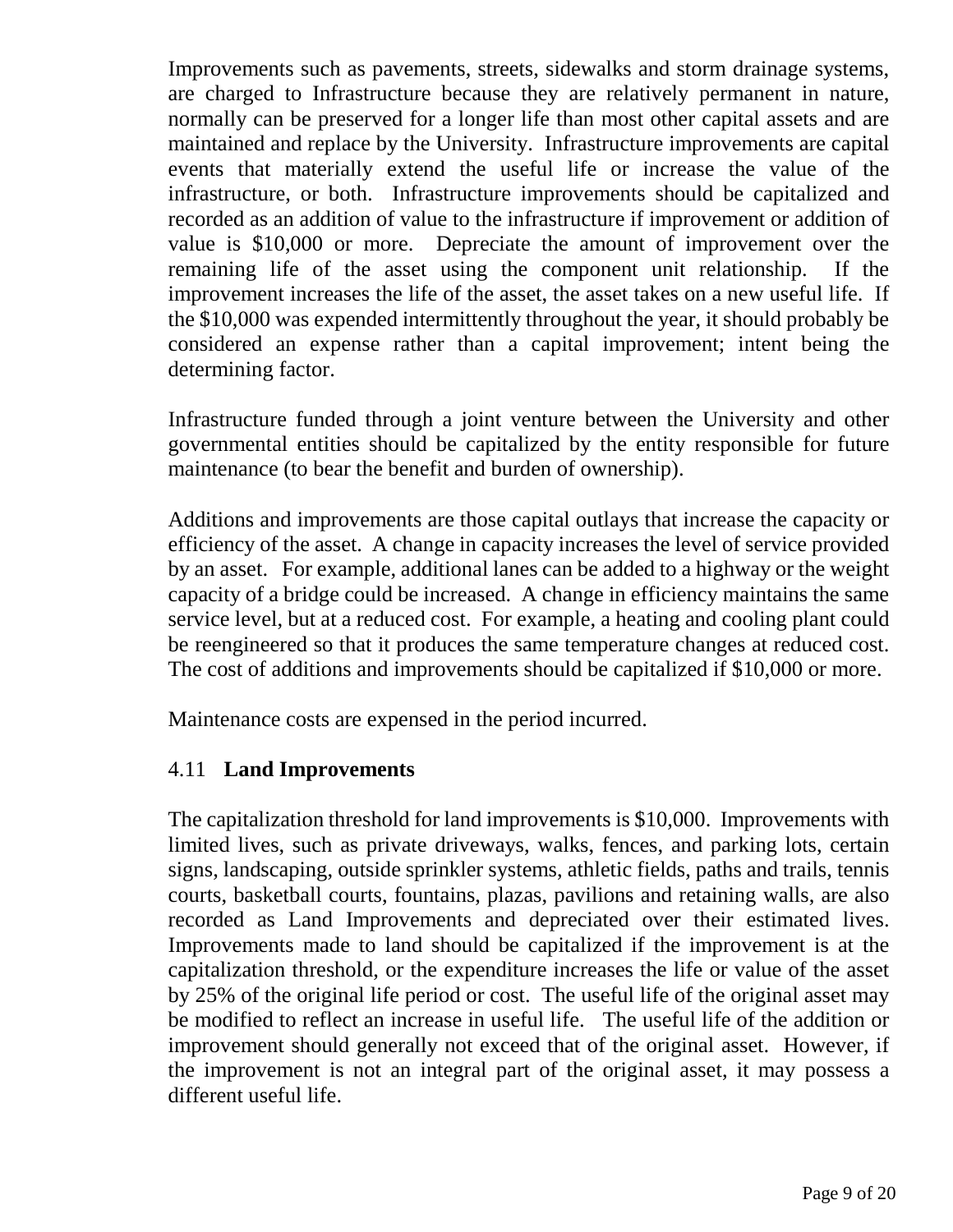# 4.12 **Equipment**

Equipment is either a fixed or movable tangible asset to be used for operations, the benefits of which extend beyond three years from date of acquisition and rendered into service. The capitalization threshold for equipment is \$5,000. Improvements or additions to existing equipment that meet the capitalization threshold and increase the value or life of the asset by 25 percent of the original cost or life should be capitalized and recorded as an addition of value to the existing asset using the component unit relationship. The useful life of the original asset may be modified to reflect an increase in useful life. The useful life of the addition or improvement should generally not exceed that of the original asset. However, if the improvement is not an integral part of the original asset, it may possess a different useful life. For example, new memory in an existing file server that can be moved to another file server if necessary.

#### **Acquisition Costs Include the Following**:

- Original contract or invoice price
- Freight charges
- Import duties
- Handling and storage charges
- In-transit insurance charges
- Sales, use and other taxes imposed on the acquisition
- Installation charges
- Charges for testing and preparation for use
- Costs of reconditioning used items when purchased
- Parts and labor associated with the construction of equipment

# 4.13 **Works of Art and Historical Treasures**

All works of art and historical treasures acquired or donated will be capitalized, unless held for financial gain. If a collection is held for financial gain and not capitalized, disclosures must be made in the notes of the financial statements to provide a description of the collection and the reason these assets are not capitalized. When donated collection items are added to non-capitalized collections, program expense equal to the amount of revenues should be recognized.

Works of art are collections of individual items of significance that are owned by an institution, which are not held for financial gain, but rather for public exhibition, education or research in furtherance of public services. Historical treasures are collections or individual items that are protected and cared for or preserved and subject to an organization policy that requires the proceeds from sales of collection items to be used to acquire other items for collections.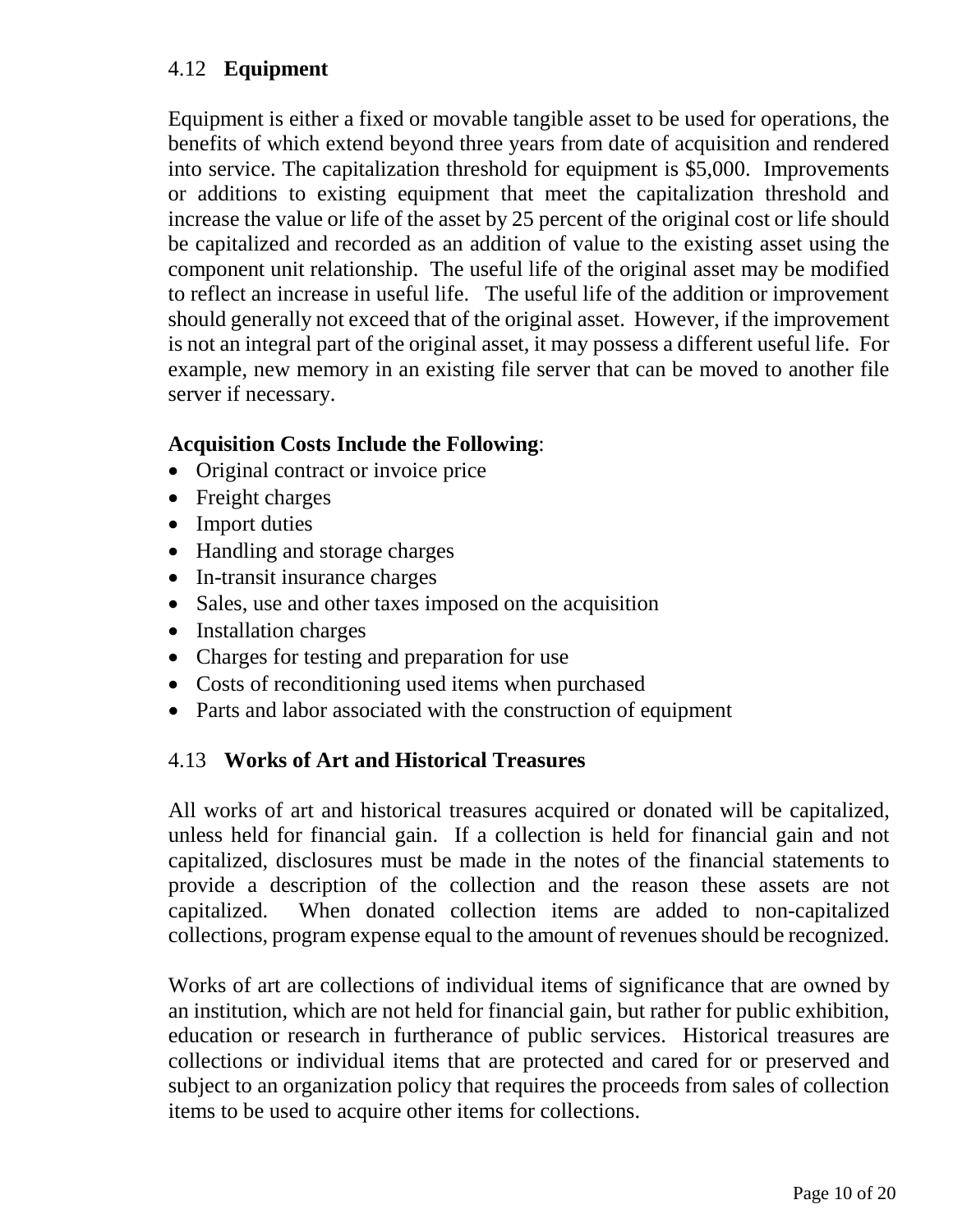Exhaustible collections or items are items whose useful lives are diminished by display or educational or research applications. Inexhaustible collections or items are items where the economic benefit or services potential is used up so slowly that the estimated useful lives are extraordinarily long. Because of their cultural, esthetic, or historical value, the holder of the asset applies efforts to protect and preserve the asset in a manner greater than that for similar assets without such cultural, aesthetic, or historical value.

- Collection of rare books and manuscripts
- Maps, documents, and recordings
- Works of art such as paintings, sculptures, and designs
- Artifacts, memorabilia, and exhibits
- Unique or significant structures

# 4.14 **Leased Land, Buildings, and/or Equipment**

Land, buildings, and/or equipment should be capitalized if the lease agreement meets any one of the following criteria:

- 1. The lease transfers ownership of property to the lessee by the end of the lease term.
- 2. The lease contains a bargain purchase price.
- 3. The lease term is equal to 75% or more of the estimated economic life of the leased property. Leases with annually renewable lease terms, in which the likelihood of non-renewal is remote, should be considered a long-term lease for purposes of evaluation of this criteria.
- 4. The present value of the minimum lease payments at the inception of the lease, excluding executor costs, equals at least 90% of the fair value of the leased property.

#### 4.15 **Computer Software**

Colleges and universities are required by the National Association of Colleges and Universities Business Officers (NACUBO) to adopt the AICPA Statement of Position 98-1, *Software Development or Obtained for Internal Use* (SOP 98-1).

For software to be considered for internal use, the institution must meet the following tests:

1. The software must be acquired, internally developed, or internally modified solely to meet the institution's needs, *and,*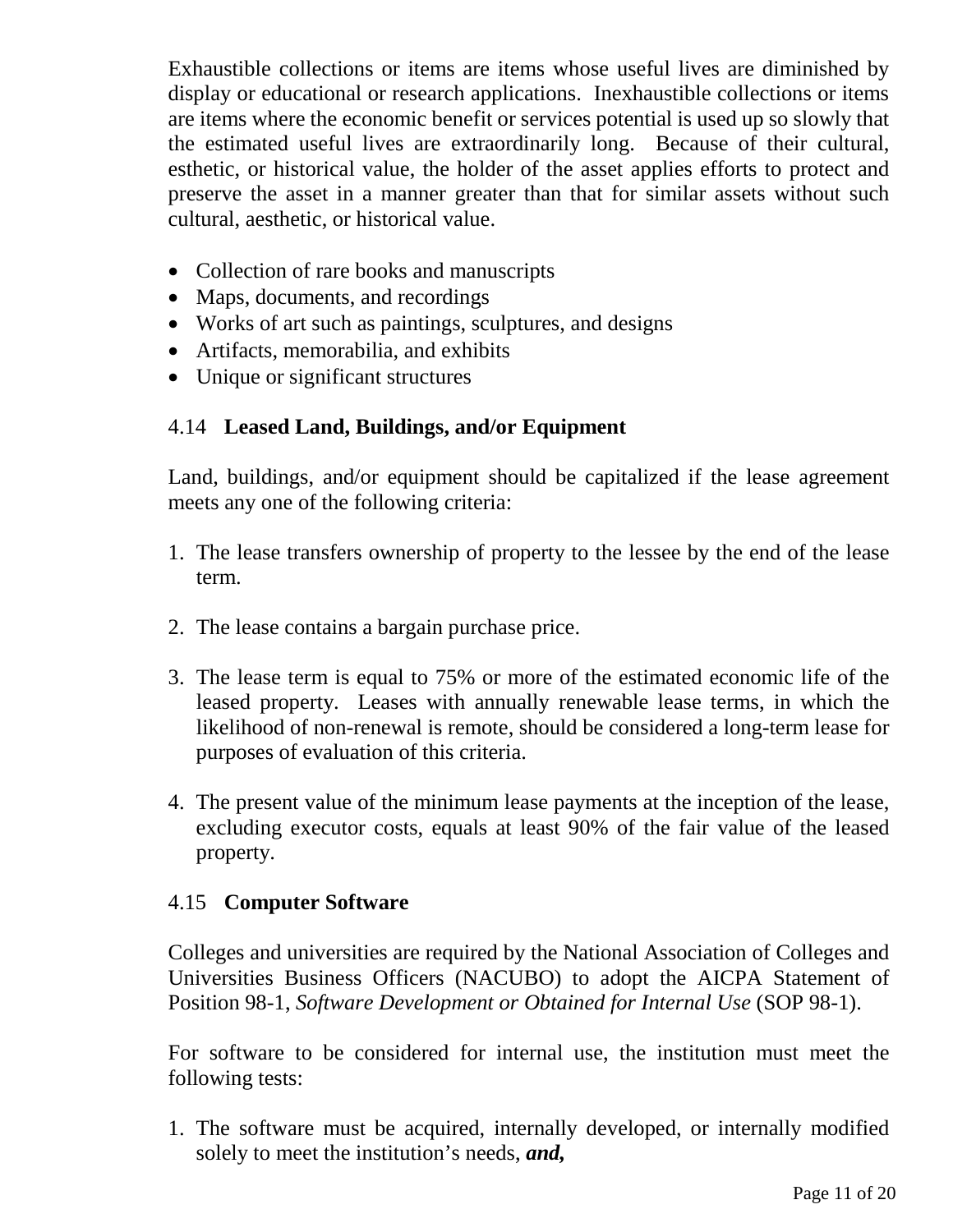2. During the software's development or modification, the institution must not have a substantial plan to market the software externally to other organizations.

Capitalization Costs:

- 1. Preliminary Project Phase: When conceptual formulation of alternative, the evaluation of alternative, determination of existence of needed technologies, and final selection of alternative is made.
- 2. Application Development Phase: Design of chosen path, including software configuration and software interfaces, coding, installation of computer hardware, and testing, including parallel processing phase.
- 3. Post-Implementation/Operation Phase: training and application maintenance activities.

Costs associated with the Preliminary Project and the Post-Implementation/Operating phases should be expensed as incurred. Internal and external costs associated with the Application Development phase should be capitalized. Costs to develop or obtain software that allows for access or conversion of old data by new information systems should also be capitalized. General and administrative costs and overhead expenditures associated with software development should not be capitalized as costs of internal use software.

Capitalizing of costs should begin when the Preliminary Project phase is completed and the institution's management has implicitly or explicitly authorized or commits to funding the software project with the intent it will be completed and used to perform its planned functions. Capitalization should cease no later than the time at which substantial testing is complete and the software is ready for its intended purpose or rendered in service.

- External direct costs of materials and services, such as third party fees for services.
- Costs to obtain software from third parties.
- Travel costs incurred by employees in their duties directly associated with the development.
- Payroll and payroll-related costs of employees directly associated with or devoting time in coding, installing, or testing.
- Interest costs incurred during the application development.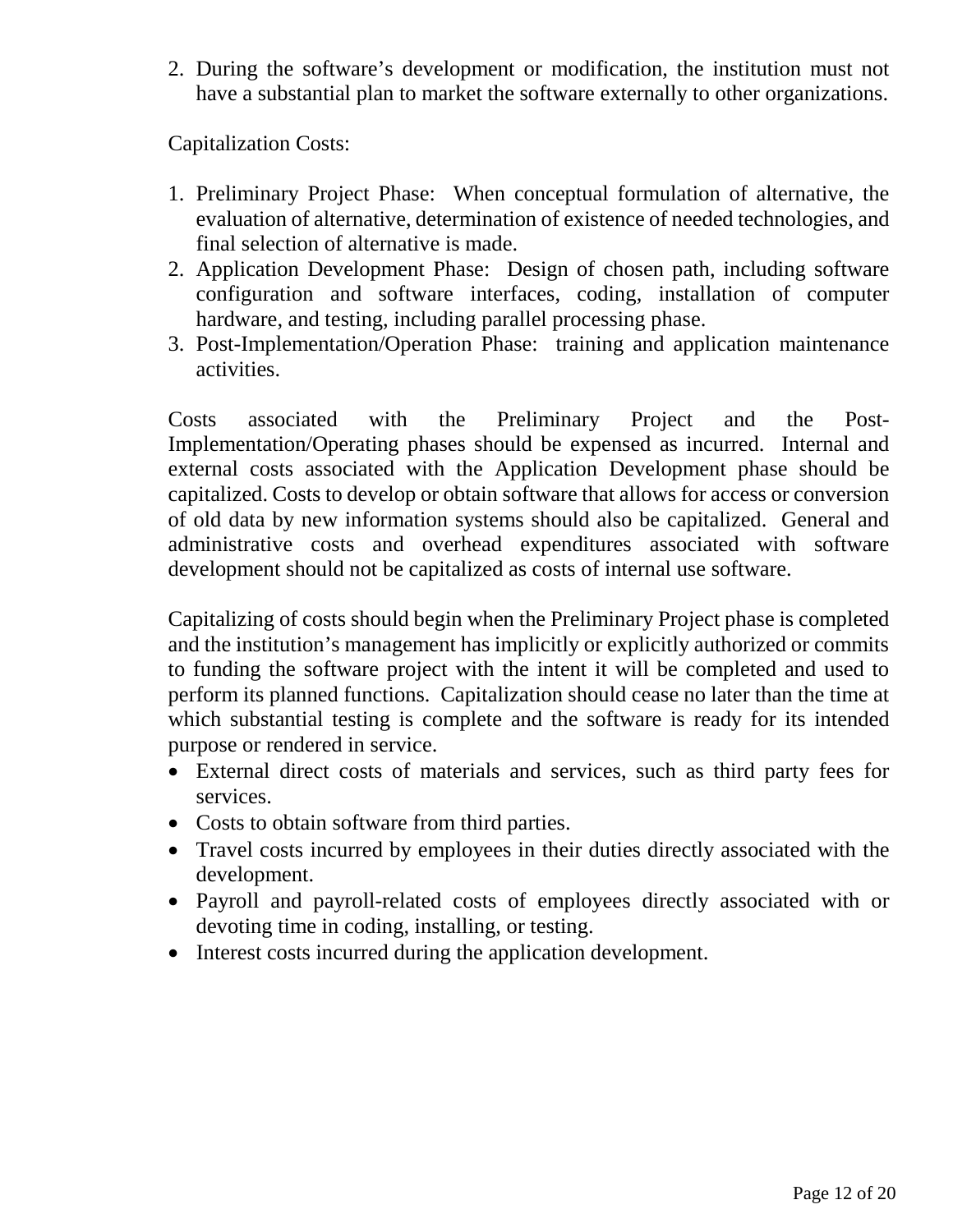#### 4.16 **Construction in Progress**

Construction in progress reflects the economic construction activity status of buildings and other structures, infrastructure (roadways, energy distribution systems, pipelines, etc.), additions, alterations, reconstruction, installation, and maintenance and repairs that are substantially incomplete. Depreciation is not applicable. Construction in progress assets should be capitalized to their appropriate capital asset categories upon the earlier occurrence of execution of substantial completion contract document, occupancy, or when the asset is placed into service.

#### **5.00 Acquisitions**

#### 5.1 **Identifying Fixed Asset Items and Tagging**

By analyzing weekly the "Potential Fixed Asset" report generated from the University's Financial Information System (BFAM), the fixed asset accountant identifies equipment purchases for tagging. The report provides a list of all accounts payable invoices recorded in fixed asset accounts (79xxxx). The fixed asset accountant selects expenditure transactions that are \$5,000.00 or greater. Actual vouchers are then pulled and reviewed in detail.

Acquisitions of land, buildings, infrastructure, improvements, and the purchase of equipment are funded and identified through the issuance of tax exempt financing or the capital budgeting process.

Fixed asset acquisitions are made subject to approved operating and capital project budgets consistent with University Policy. The banner fixed asset accounts to be used for capitalization are described in Appendix II.

Assets purchased with grant funding that meet the University's capitalization threshold will be capitalized and depreciated over the asset's useful life. The grants accountant will forward a list of all assets purchased to the fixed asset accountant monthly.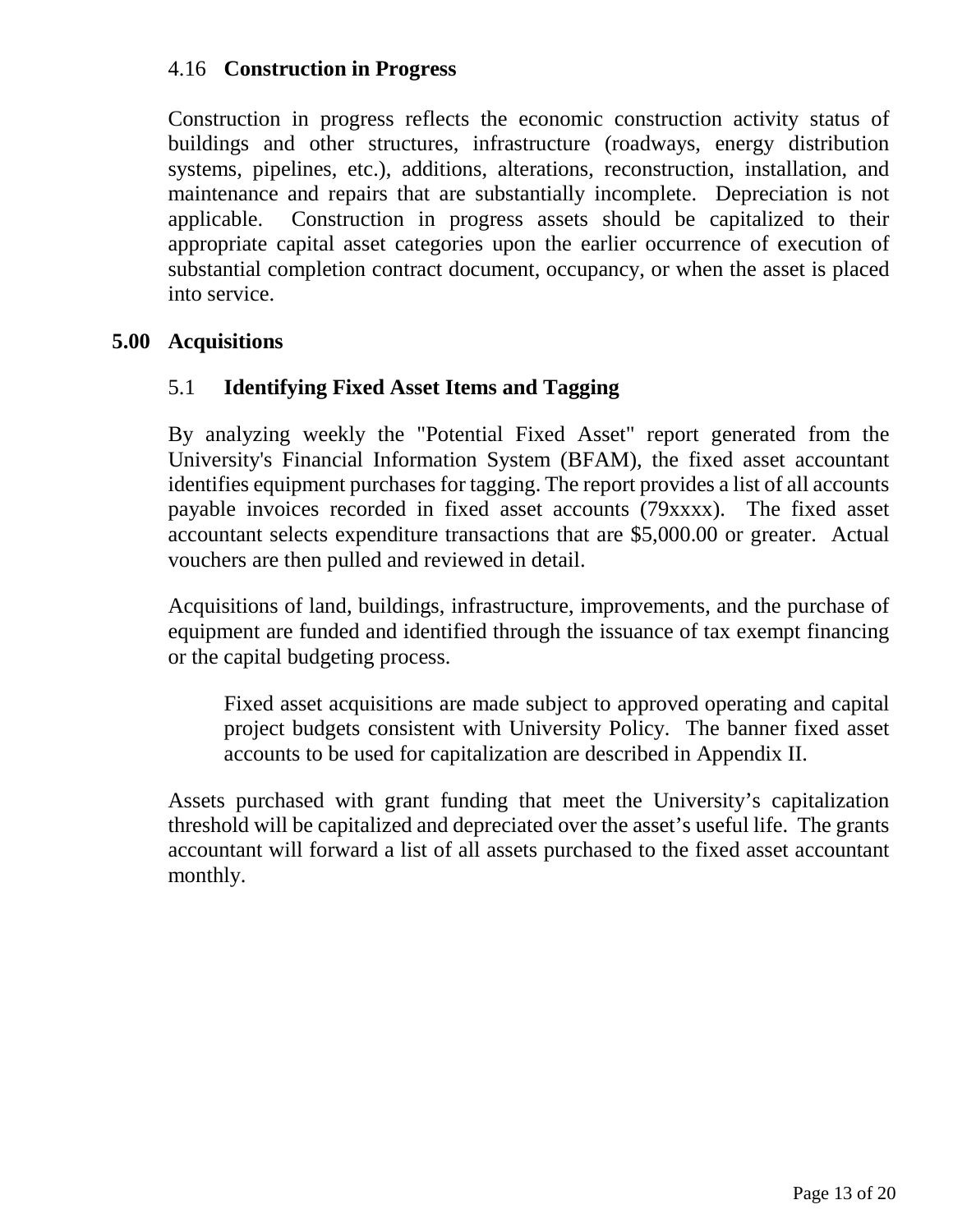# 5.2 **Tagging Equipment**

Following assignment of tag numbers, the departmental fixed asset coordinator is contacted to schedule an appointment for tagging if the assets are not received directly by Central Stores. Information identifying the equipment is provided when the appointment is set up. Tagging should be completed within 30-45 days following acquisition of the equipment. Tagged assets are listed on departmental inventory reports that are updated annually by departments through the physical inventory process. Each department has an obligation to notify Fiscal Affairs (Controller's Office) if they have untagged equipment with a value of \$5,000.00 or more.

During the tagging process, data such as serial number, model number, and location (building & room) is gathered to complete the fixed asset record. This information is not typically found on the supporting purchasing documentation.

Following the tagging of equipment, additional information may be entered into the Banner Fixed Asset Module to record related data. Edits are verified to ensure the accuracy and integrity of the data that was entered. This is maintained to provide timely information for customer inquiries and used for financial statement preparation.

### **6.00 Equipment Transfers & Disposals**

At some point, a department or office may no longer need a piece of equipment currently in their possession. If the equipment has a tag bearing the name of the University, the department should complete a Property Transfer Request form detailing the transfer or disposal instructions, see Appendix I.

#### 6.1 **Transfers**

• **To Another Building within the Same Department:** For Tagged Equipment - Complete a Property Transfer Request form and send to Central Stores.

• **To Another Department:** For Tagged Equipment - Complete a Property Transfer form and send to Central Stores.

• **To Surplus Property:** Complete a Property Transfer Request form and it will be handled according to N.J.S.A. 18a:64-78.

#### • **Donation to Non-Profit:**

According to N.J.S.A. 18a:64-7 8 personal property may be donated if the value of the property is below the current bid threshold.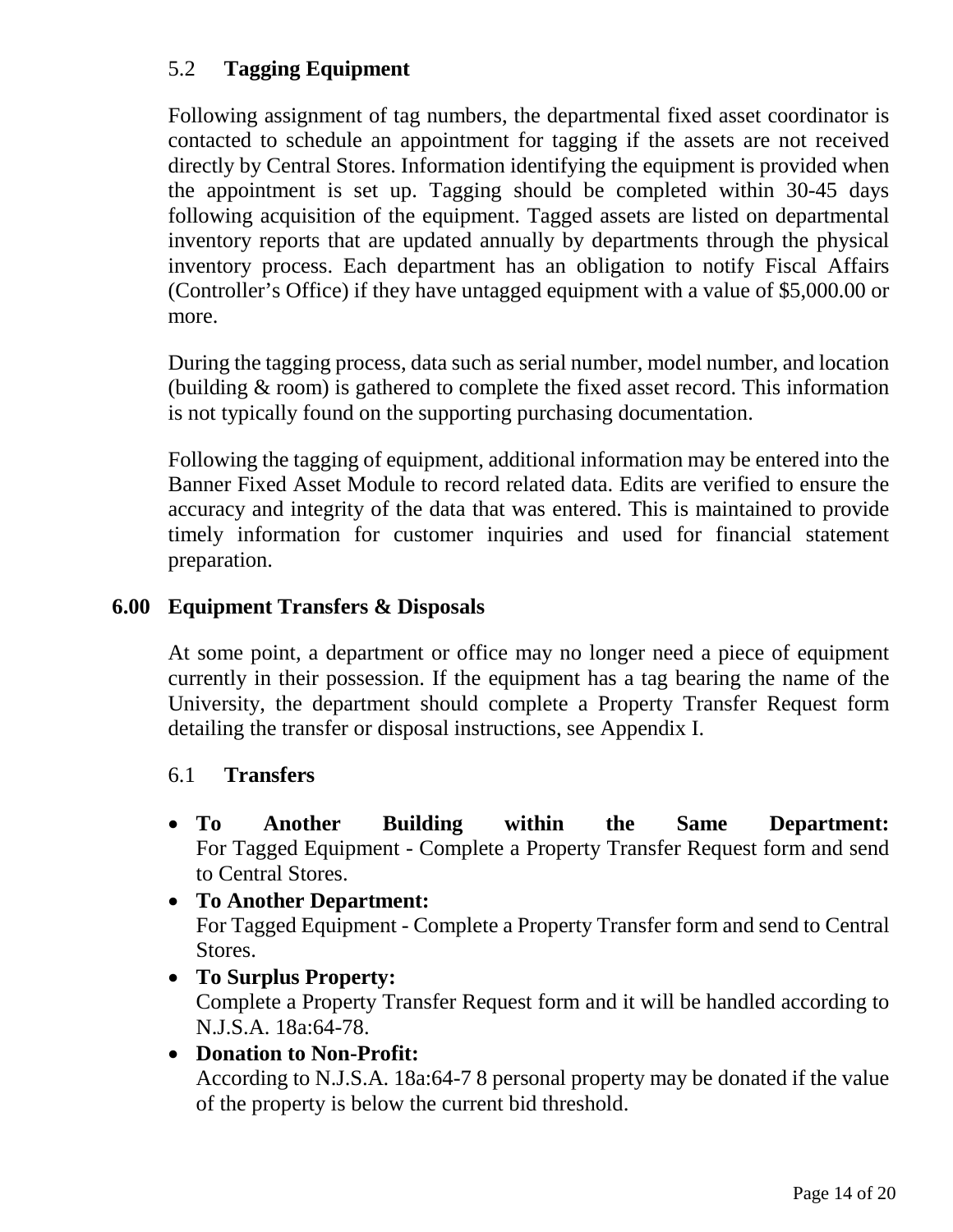# 6.2 **Disposals**

- *Loss or Theft*  All property lost or stolen must be reported immediately to the Campus Police. Also, the Office of Risk Management must be notified for insurance purposes. A Property Transfer Request\* form must be completed for tagged property so that inventory records can be updated.
- *Casualty Loss* Property destroyed by fire or other catastrophic circumstances must be reported to The Controller's Office through submission of a Property Transfer Request form. Contact the Office Risk Management for insurance purposes. The loss must also be reported in the footnote section of the financial statements as impairment.
- *Cannibalization for Parts* Equipment that is broken/non-functional and not cost beneficial to repair may be cannibalized for the purpose of repairing like assets. A Property Transfer Request form must be completed to report the cannibalization to The Controller's Office.
- *Return to Vendor* Equipment returned to the vendor and either exchanged or refunded must be reported to The Controller's Office through submission of a Property Transfer Request form.
- *Lost and Found* Lost items should be reported to the Office of Campus Police. The Office of Campus Police maintains a lost and found page on their website: http://intraweb.stockton.edu/eyos/page.cfm?siteID=48&pageID=44&action=lff ound
- PLEASE NOTE: The University's Surplus Property Coordinator, Supervisor of Central Stores, regulates any disposal of property (other than those listed previously) including transfers to state agencies, other institutions of higher education or not for profit organizations.

# 6.3 **Off Campus Repair**

• Any equipment leaving campus for repair shall have an Equipment Repair Notification form completed and signed and sent to Central Stores.

# **7.00 Physical Inventory**

# 7.1 **General**

In order to comply with federal, state, and University guidelines for maintaining accurate fixed asset records, all University departments are required to conduct a physical inventory of equipment under their control on an annual basis. A physical inventory involves the verification of all equipment within a department by actual observation and count. Departments are encouraged to maintain up-to-date equipment records in order to assist in their annual physical inventory process.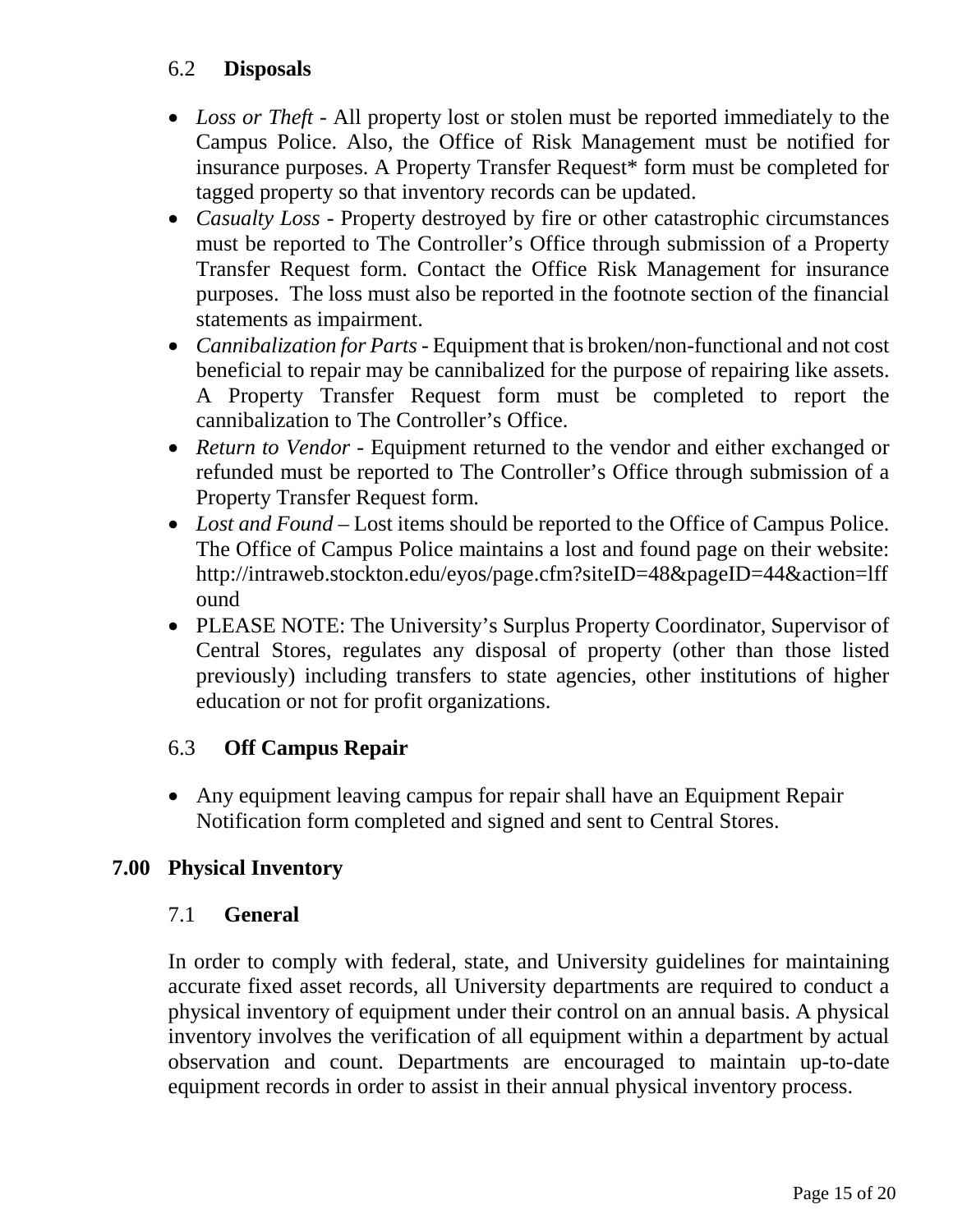The departmental asset listing is used to conduct the physical inventory. This report provides a detailed list, by location, of equipment for which a department is responsible. Detailed instructions for updating the report accompany the physical inventory request from The Controller's Office.

Each department is responsible for tracking technology equipment (computers) which are not included in the physical inventory report provided by The Controller's Office because their value is less than \$5,000. An updated report must be supplied during the annual physical inventory process. See Appendix III.

#### 7.2 **Detailed instructions for completing the annual physical inventory**

#### 1. General

- Highlight the asset ID number, draw one line through the information to be changed (e.g., room number, building number, etc.), and write the correction in the comment field.
- Note missing tags in the comment field and a replacement decal will be issued.
- List additions and deletions on the appropriate page of the report and provide supporting documentation (copy of PO, DPO, invoice, or Property Transfer Request form).
- The individual responsible for the department must sign the departmental asset report and include the name of the department's Fixed Asset Coordinator.
- The corrected (marked up) report, "Equipment Certification Report," and related supporting documentation (copies of POs, invoices, and Property Transfer Request forms) should be returned to The Controller's Office by the specified due date.
- 2. Description of report fields
	- Responsible Description name of department
	- Location
	- ID Number RSC tag affixed to the equipment. If the tag is missing, notify The Controller's Office
	- Description equipment description, including manufacturer
	- Model Number
	- Serial Number
	- Placed in Service date RSC receives title to the equipment
	- Acquisition Cost original purchase price
	- Organization org. code for each department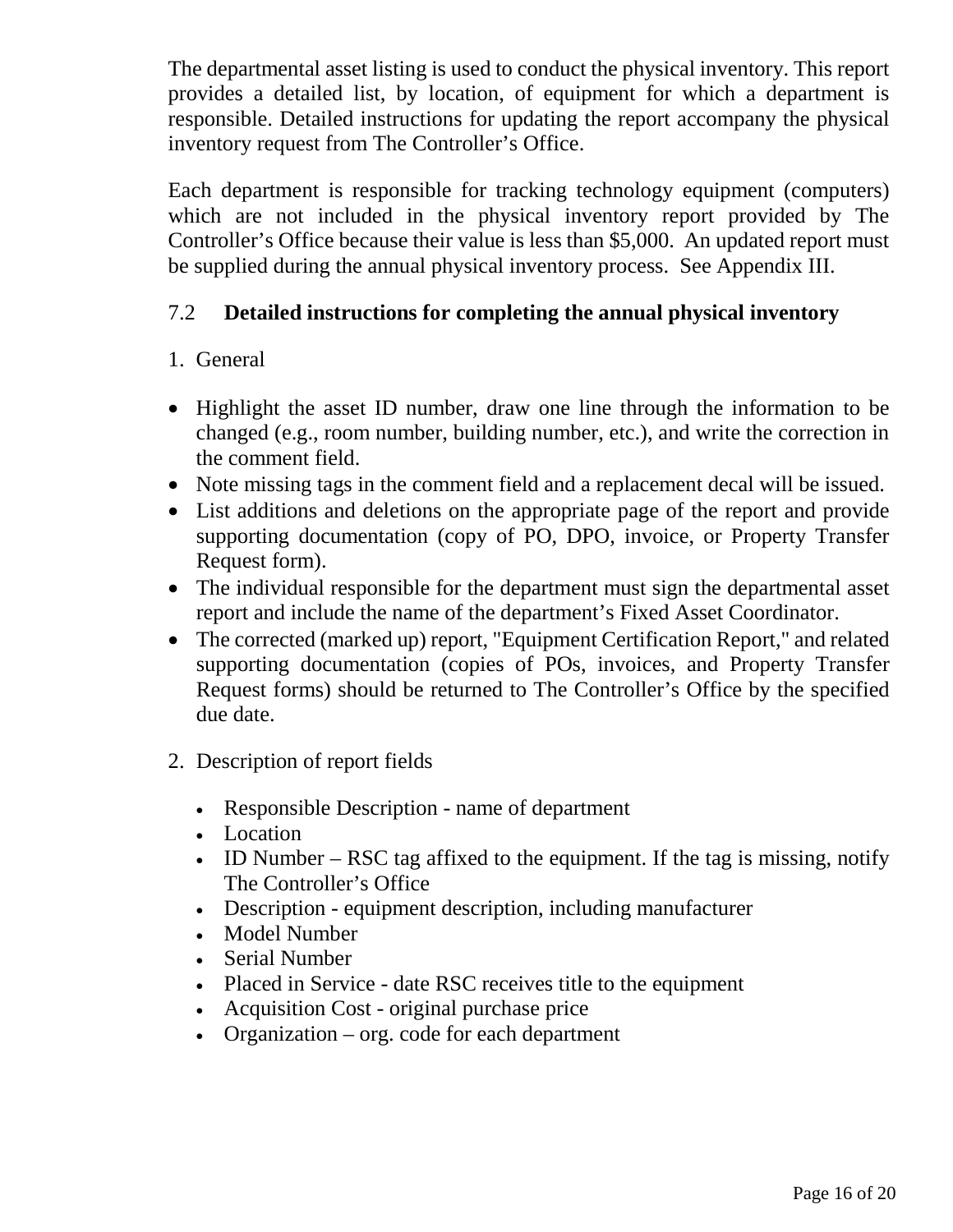All University property that is determined to be excess, unwanted, or can no longer be utilized by a department is eligible for direct transfer to other campus departments or must be transferred to Surplus Property. The Surplus Property Coordinator redistributes and disposes of surplus property in compliance with state and University policies and procedures.

# 8.1 **Transferring Items to Surplus Property**

The following subsections provide procedures for transferring items to Surplus Property.

# 8.2 **Items Other than Computer Equipment and Vehicles**

- Notify the Surplus Property Coordinator to provide information regarding the types of items and volume for transfer.
- Complete a Property Transfer Request form listing all items for transfer to surplus.
- Submit a work order to Plant Management for items that are too heavy or cumbersome for one person to handle. The Surplus Property Coordinator will assist in making that determination. Central Stores will pick up small items from your department within seven working days.

# 8.3 **Computer equipment to PC Services (Includes CPU's, monitors, keyboards, printers, and scanners)**

- Group surplus computing equipment in a central location (if possible) for PC Services to pick up.
- Fill out a Property Transfer Request form and forward to Central Stores. Note: Please record RSC tag #'s & ESN #'s on the form. A contracted vendor will wipe hard drive of old contents during disposal.
- Keep a copy of the form with the equipment for pick up.
- Follow distribution instructions at the bottom of the Property Transfer Request form to ensure that RSC tags #'s (only equipment purchased prior to 2007 will have asset tags) are removed from your inventory.
- Budget Unit Manager's signature is required on original and must be forwarded to Central Stores by Releasing department.
- Donated computer equipment requires that all hard drives be reconfigured prior to donation by the Office of Computer Services.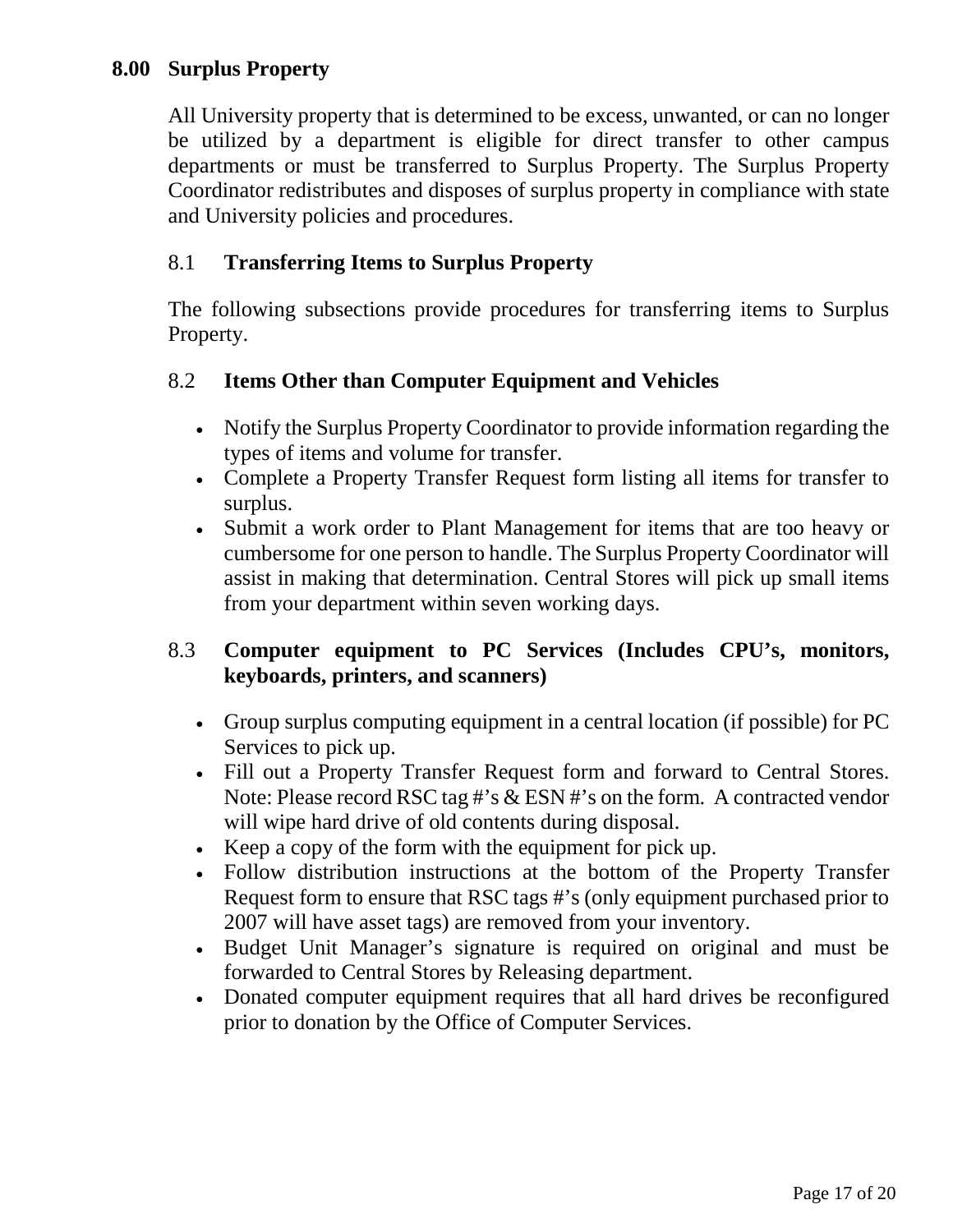# 8.4 **University Vehicles Transferred to Surplus Property**

- Plant Management issues a Property Transfer Request form to Controller's Office including the following information for each vehicle:
	- Vehicle description (make, model, & capacity)
	- Vehicle number is the license plate number on the vehicle
	- VIN/Serial Number & Actual Mileage
	- Detailed explanation of vehicle's condition required
- The following should be completed by the Plant Management staff prior to any vehicle's transfer to Surplus Property:
	- Remove toolboxes, accessories, etc. to be retained
	- Spray paint over "Stockton University" Logo
	- Place appropriate tags on vehicle if needed (e.g., lockout, danger, etc.)

# 8.5 **Transfers to University Departments at no cost**

Complete a Property Transfer Request form for transfer between departments as well as for those items identified for disposal.

Departments should follow the procedures listed below to obtain Surplus Property items:

- Review the Current Inventory Listing of available items for transfer on the Surplus Property list or contact the Surplus Property Coordinator directly to inquire about availability of items.
- Schedule an appointment to visit the warehouse.
- Select items suitable for your department.

# 8.6 **Other Disposition Methods**

- Offered to political subdivisions at fair market value.
- Sold to the general public through public auction surplus sale or other state approved competitive methods in accordance with N.J.S.A. 18:64-78.
- Scrapped or recycled if under the current purchasing bid waiver threshold.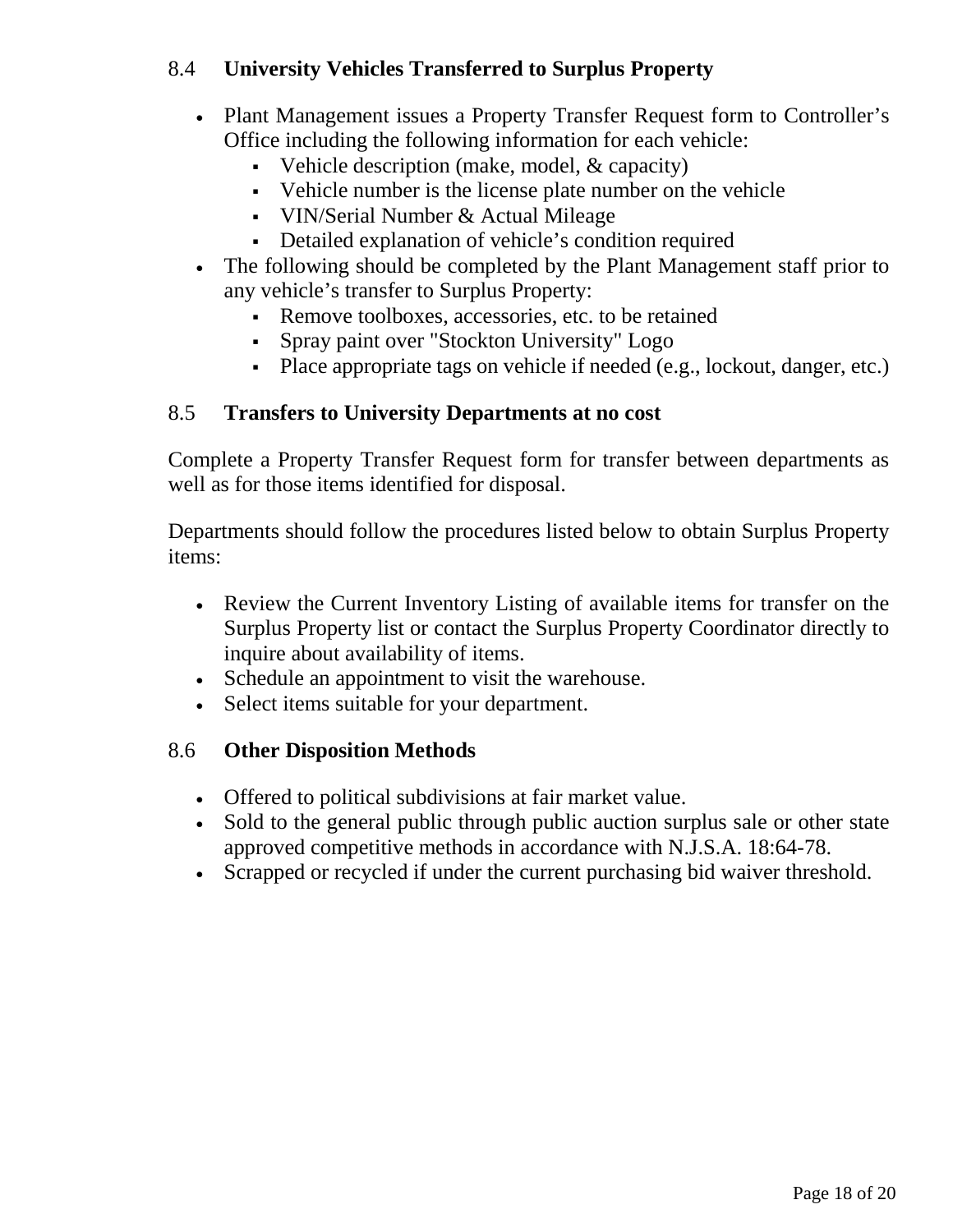#### 9.1 **PROPERTY TRANSFER REQUEST FORM**

#### 9.2 **Required**

The University requires completion of this form when a department transfers equipment to another department, transfers equipment to Surplus Property, moves equipment to a different building, or disposes of property as referenced in 6.00 Equipment Transfers & Disposals. The Property Transfer Request form represents the main communication tool between departments, regarding the transfer or disposal of property.

#### 9.3 **Where to Obtain a Blank Form**

An electronic blank form and instructions are available on Stockton's website.

Send original completed form to the Central Store and retain one copy for departmental files as the releasing department.

#### 9.4 **Form Completion Instructions**

**From:** Date, the name of the department releasing the equipment for transfer, name of the contact person, and telephone extension.

**RSC Tag Number:** Number from the tag affixed to the equipment that identifies asset as property of RSC. If no tag is found, please fill in as "none".

**Description:** Include name of item, manufacturer, serial number, model number, and ESN (if computer equipment). Also indicate if equipment is currently in working condition.

Present Location & New Location: Room or office number and org. number.

**Reason for move:** If broken, please comment if applicable. If stolen, please provide the incident report #. Please explain if other.

**Requested move date:** Date when item to be relocated or disposed will be ready for transport.

**Budget Unit Manager's Signature:** The approving authority's signature.